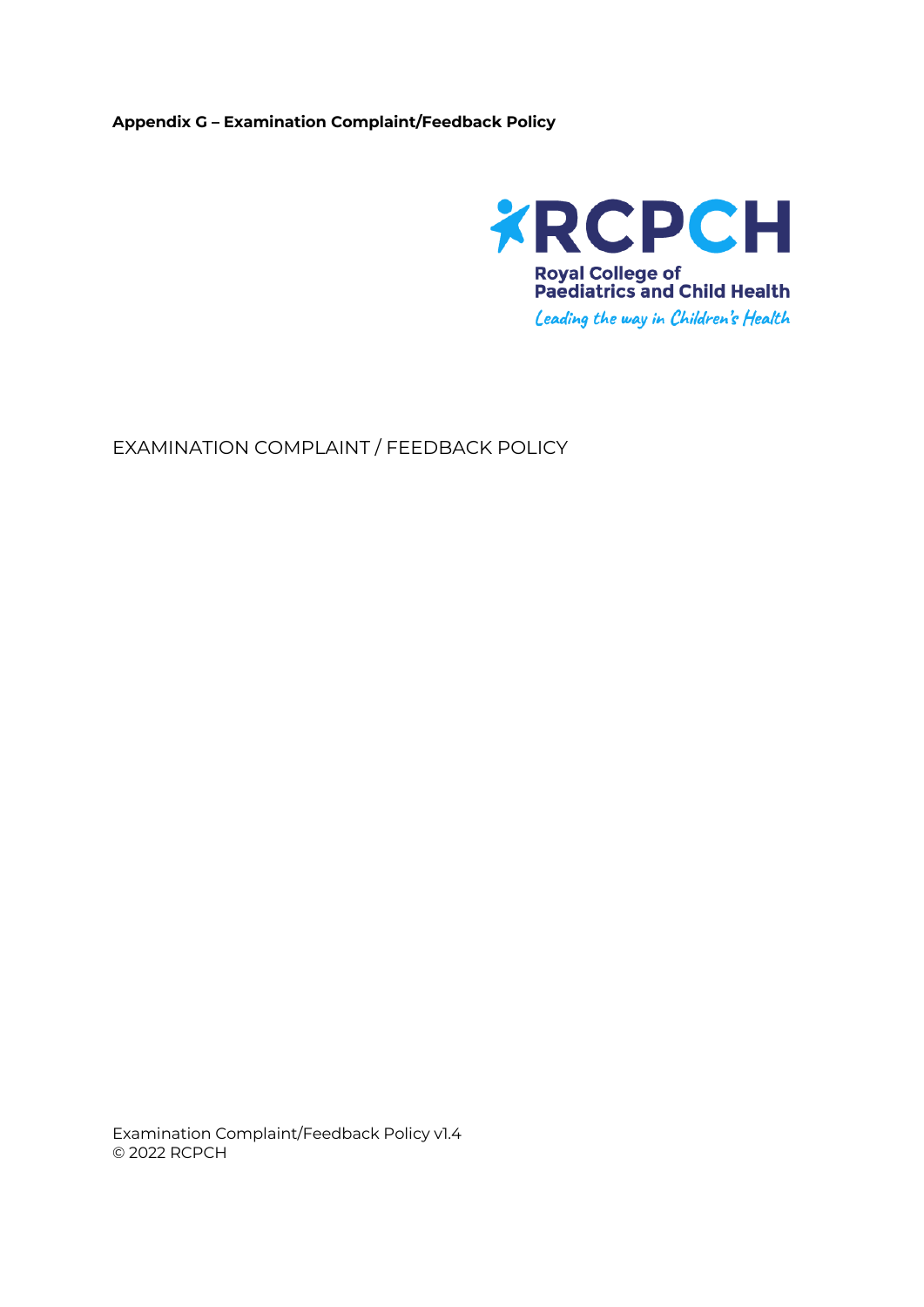## **Revision History**

| <b>Version</b>   | Date              | Author                                    | <b>Comments</b>         |
|------------------|-------------------|-------------------------------------------|-------------------------|
| O.1              | July2017          | <b>Examinations Manager</b>               | New Policy              |
| 1.0              | August 2017       | <b>Examinations Manager</b>               | Published Policy        |
| 1.1              | January 2018      | Theory Examinations<br>Coordinator        | <b>Published Policy</b> |
| 1.2              | August 2018       | <b>Theory Examinations</b><br>Coordinator | <b>Published Policy</b> |
| $1.3\phantom{0}$ | September 2019    | <b>Examinations Manager</b>               | <b>Published Policy</b> |
| 1.4              | <b>March 2020</b> | <b>Examinations Manager</b>               | Published Policy        |

**Review date:** March 2022 and then every year thereafter during the relevant Examinations Executive Committee

**Approval:** Examinations Executive Committee March 2019

| <b>Name</b>                   | Date        | <b>Version</b> | <b>Comments</b> |
|-------------------------------|-------------|----------------|-----------------|
| <b>Examinations Executive</b> | July 2017   | 0.1            |                 |
| Committee                     |             |                |                 |
| <b>Examinations Executive</b> | August 2019 | 1.3            |                 |
| Committee                     |             |                |                 |
| <b>Examinations Executive</b> | March 2020  | 1.4            |                 |
| Committee                     |             |                |                 |

## **Relevant Policies, Templates and Forms:**

The following policies, procedures and guidance should be used or referred to when necessary alongside this policy. All policies and templates are available on the RCPCH website once finalised and approved.

| <b>Name</b>                               | <b>Version</b> | Date        |
|-------------------------------------------|----------------|-------------|
| MRCPCH and DCH: Regulations and Rules     | 2.7            | August 2019 |
|                                           |                |             |
| Theory examination re-marking policy      |                | July 2017   |
| Examination Results MRCPCH/DCH theory and | 1.2            | August 2019 |
| clinical examinations                     |                |             |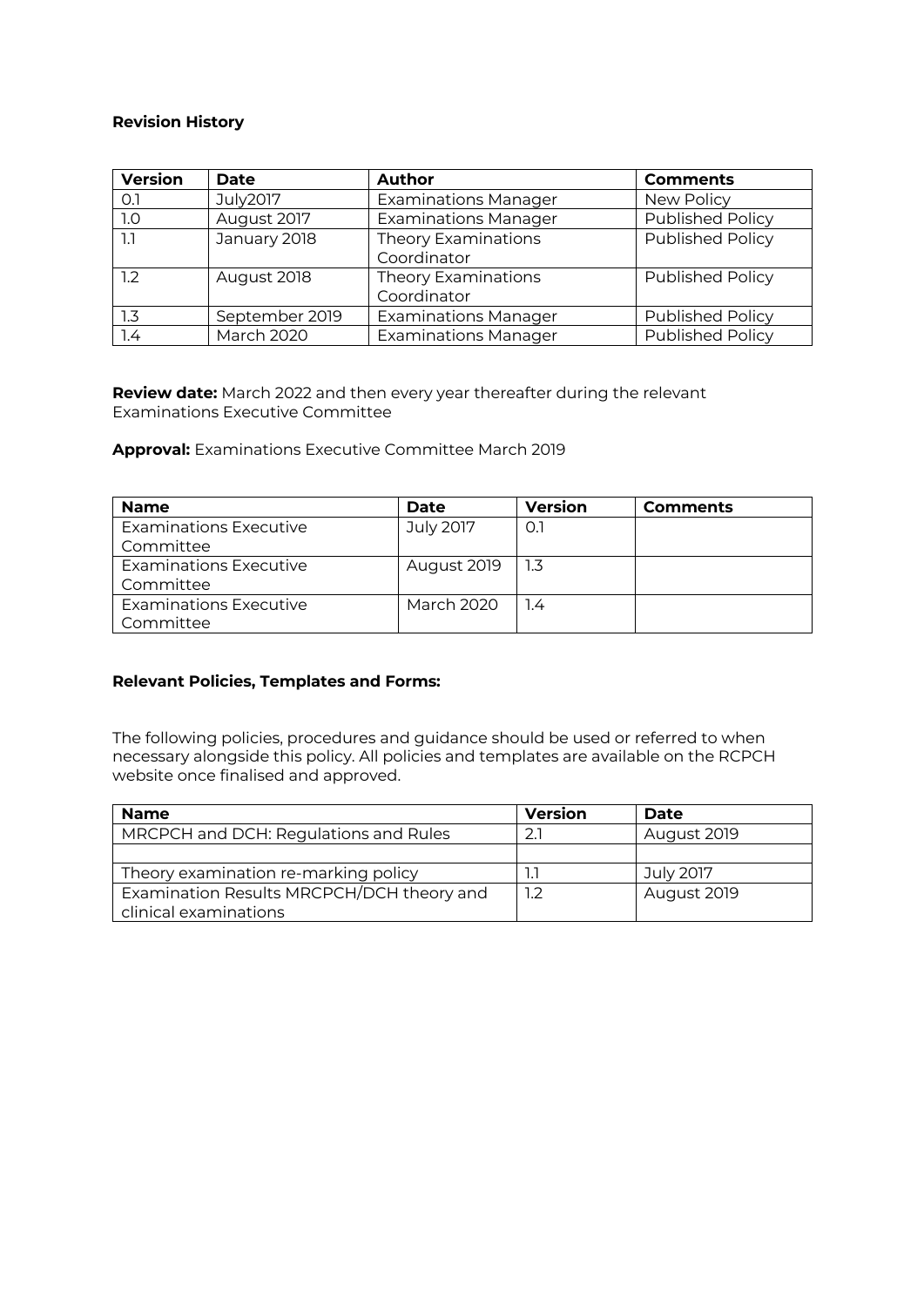## **Introduction**

## **This policy consists of:**

- A policy 'Examinations' Candidate Complaints / Feedback Policy,'
- Process of appealing a complaint outcome
- Flowchart to illustrate timeline for complaint and complaint outcome appeal review
- A complaint/feedback form 'Examinations Complaints & Feedback Form'.
- A complaint outcome appeal form 'Candidate Complaint Outcome Appeal Form'.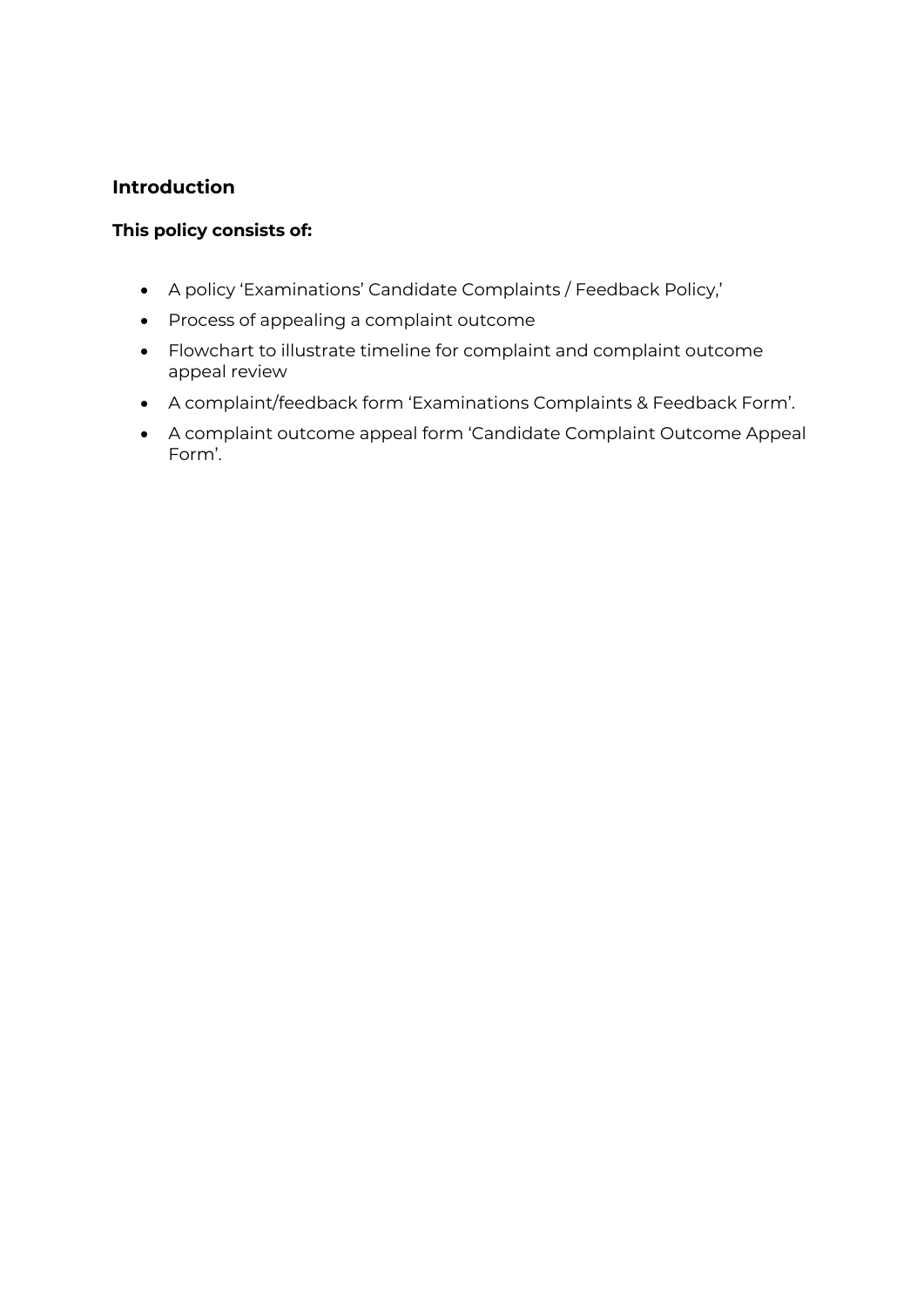## **Examinations Candidate Complaints / Feedback Policy**

## **1. Our Policy**

The RCPCH aims to deliver all MRCPCH and DCH examinations to a high standard and to ensure that they are fair, transparent and free from discrimination. The College strives to comply with best practice and is regulated in this regard by the General Medical Council (GMC). Final decisions regarding complaints received will be made in accordance with this policy and any other statutory requirements.

Whilst the College tries to respond to the wishes and aspirations of the healthcare professionals accessing our examinations, the College recognises that, on occasion, its service may fall short of expectations. If an examination candidate for MRCPCH and DCH examinations believes this has happened, they can use this complaints procedure, which outlines how to make a complaint, how it will be handled and how a complaint outcome can be appealed. All complaints received regarding the quality of delivery of a specific examination will be dealt with in a consistent and equitable way.

Candidates making a complaint should only do so having read and agreed to the RCPCH Examinations regulations, including this complaint procedure.

Candidate complaints, and all accompanying statements and records, will be kept confidential as far as is possible consistent with facilitating a fair and thorough investigation. Whilst candidate's privacy and confidentiality will be respected, this needs to be balanced with:

- The need for an open and fair investigation
- Any necessary remedial action being taken
- The outcome of the investigation to be reported appropriately
- Action to be taken to improve the College's processes and quality of service.

Candidate complaints may therefore need to be shared with other stakeholders who have been involved with the examination process and responsible for their design and delivery. Examples include invigilators, examiners, hosts, patients and carers and members of the RCPCH Examinations Executive Committee.

## **2. Scope of the policy**

Candidates can submit a complaint about any aspect of the examination process if they have evidence that published processes or procedures pertaining to their examination have not been followed correctly.

## **3. Limits of the policy**

The College excludes the following from its complaints process:

- (a) if candidates allege unfairness of practice and process but do not supply evidence to substantiate their allegation
- (b) anonymous complaints or complaints sent on behalf of the candidate.
- (c) exam results will not be reviewed during investigations into complaints.

If an issue arises on the day of a candidate's examination, the candidate should speak to the Senior Examiner (clinical examination) or Lead Invigilator (theory examination) on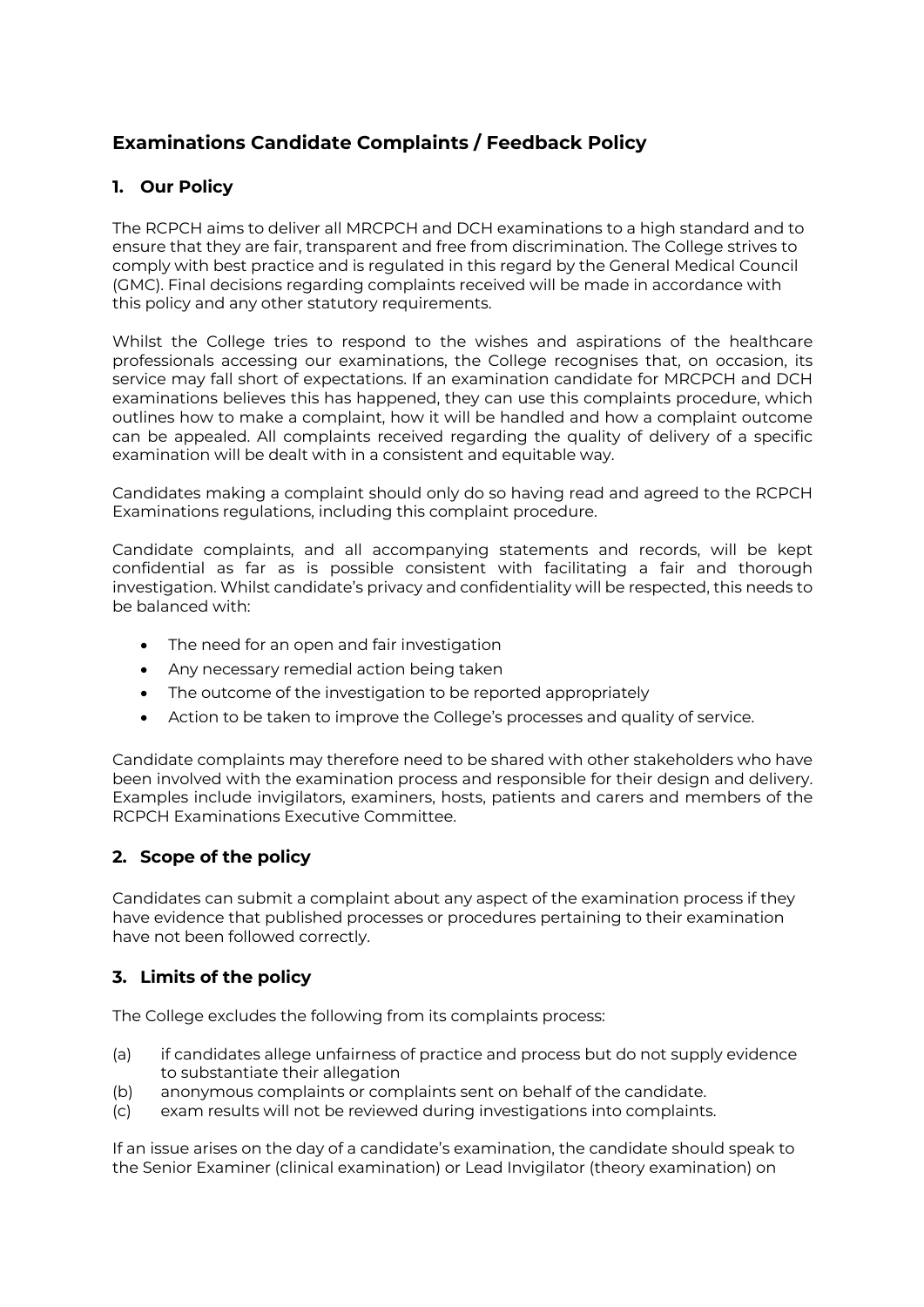duty at their examination centre. These individuals can be identified by approaching any member of staff present on the examination day to enquire. Any complaint issued to these identified leads will be documented on the day of the examination and submitted to the RCPCH Examinations Team for further investigation.

## **4. How does a candidate make a complaint?**

Candidates who wish to submit a complaint or provide feedback must complete an RCPCH examination complaint/feedback form.

Candidates attempting to submit a complaint informally by telephone or email will be requested to use the standard form as it ensures consistent and appropriate investigations are conducted.

The sooner a candidate makes a complaint, the easier it is to investigate, and the sooner the College can address a candidate's concerns or potential issues with service delivery. For clinical exams, complaints are typically reviewed at Clinical Exam Board meetings held prior to exam results being made available to candidates. For theory exams, complaints will be formally reviewed by the Assistant Officer for Examinations, the Quality and Standards Manager and the Examinations Manager before examination results are published. Other senior theory examiners may also be required to assist in this review.

For these reasons, complaints regarding any specific exam diet must be submitted no later than 7 calendar days from the completion of the exam. If a complaint is received after this deadline it may not be possible to review it within the stated timelines within this policy and the complaint may be carried over to the next scheduled Clinical Exam Board meeting, the next Exam Complaints Review meeting or the next Examination Executive Committee meeting at the College's discretion.

Please note that any complaint submitted after the 7-day deadline may not be reviewed by the Examinations Team unless there are extenuating circumstances that account for the delay. Documented evidence supporting reasons for delay in submitting complaints within the 7-day time frame would need to be provided with the complaint.

#### **Please note the following for theory exam day issues:**

- BTL is the College's test centre and software provider. To notify them of an issue or incident - Complete **BTL Incident Form** at the test centre on the day of the exam. Failure to formally raise an issue and complete a BTL Incident Form may impact on the outcome of a complaint investigation.
- Formal complaint procedure **–** Complete **RCPCH Examination Complaint Form** and send to RCPCH within 7 days of the incident attached with **BTL Incident Form** from the day of the exam**.**
- RCPCH computer-based examination scores and grades are not processed automatically. Results analysis is undertaken once all results are extracted and the review of all centre invigilator reports has been completed. There are further results review meetings that are held following the examination date to ensure focused scrutiny of question performance.

#### **Please note the following for clinical exam day issues:**

• RCPCH Senior Examiners monitor the standard of exam delivery at each clinical exam centre. If candidates experience any issue on the day of a clinical exam, they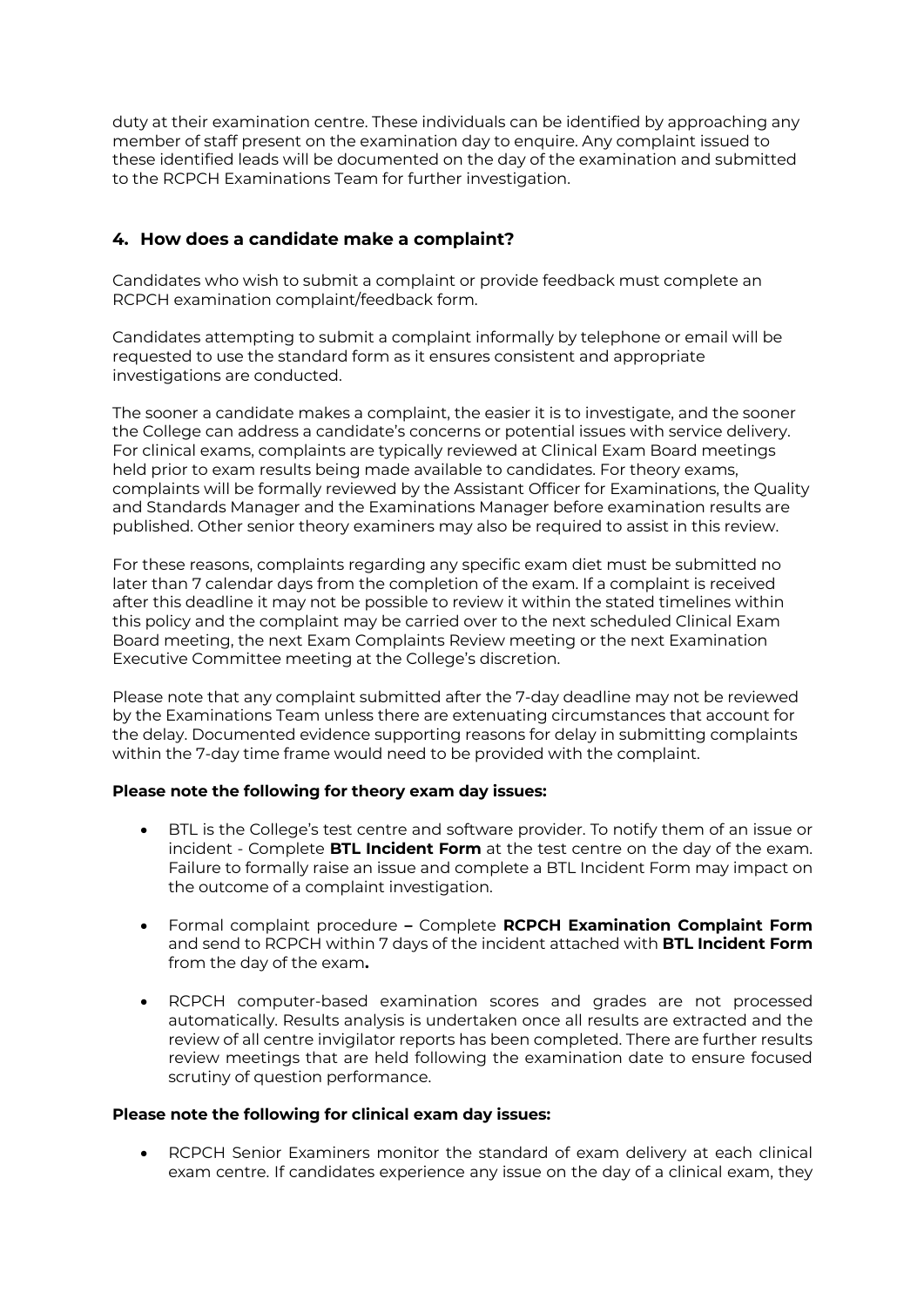must notify the Senior Examiner at that centre at the end of their exam. Senior Examiners are prepared to receive feedback after each exam session. The Senior Examiner should add details of the concern into the Senior Examiner Report Form for the centre. Failure to formally raise an issue with the Senior Examiner at the exam centre on the exam day may have an impact on the outcome of a complaint's investigation.

• Formal complaint procedure**:** Complete the **RCPCH Examination Complaint Form** and send to RCPCH within 7 days of the incident indicating on the form that you had raised your concerns with the Senior Examiner at your clinical exam centre

## **5. How RCPCH (the College) will manage a candidate's complaint**

## **Stage 1**

The College will acknowledge the complaint within five working days of its receipt and confirm whether a candidate's complaint falls within the scope of this policy. If there are particular requirements which the candidate should have followed, but has not, the College will advise the candidate that the subject matter of their complaint falls outside the scope of this complaint procedure.

Complaints may vary in complexity, and in investigating them the College may need information from a variety of individuals. The College aims to answer complaints as swiftly as possible and will update the candidate as soon as it can as to the expected completion date for the investigation of their complaint.

The College aim to respond to all reviewed complaints within 30 working days from receipt of a completed complaint form.

Should for any reason there be a delay in sending the official complaint response as detailed above, the RCPCH Examinations Team will contact the complainant by email to inform them of the reason for the delay and provide assurance that the issue is continuing to be investigated providing a revised estimated completion date.

#### **Stage 2**

The relevant Examination Team member and the Examinations Manager will be involved in the initial investigation of the candidate's complaint, and will gather facts relevant to the complaint, ensuring that the information gathered is accurate and complete. RCPCH Examination Team staff will refer to all key documentation. A decision will be made at this stage on whether sufficient evidence has been submitted to investigate further. Depending on the seriousness of the complaint, the Examinations Manager may decide to escalate it for review by the MRCPCH Clinical Examinations Chair, the Officer for Examinations and/or the Director of Education and Training.

#### **Theory Examinations**

For all RCPCH theory examinations the relevant test centre invigilator reports will be scrutinised. The College will contact our theory exam provider to gather further details on how the examination system performed on the examination day and further test centre statements if required.

If necessary, the RCPCH Psychometric Team and senior clinicians responsible for the production of content and analysis of performance will be informed of the complaint to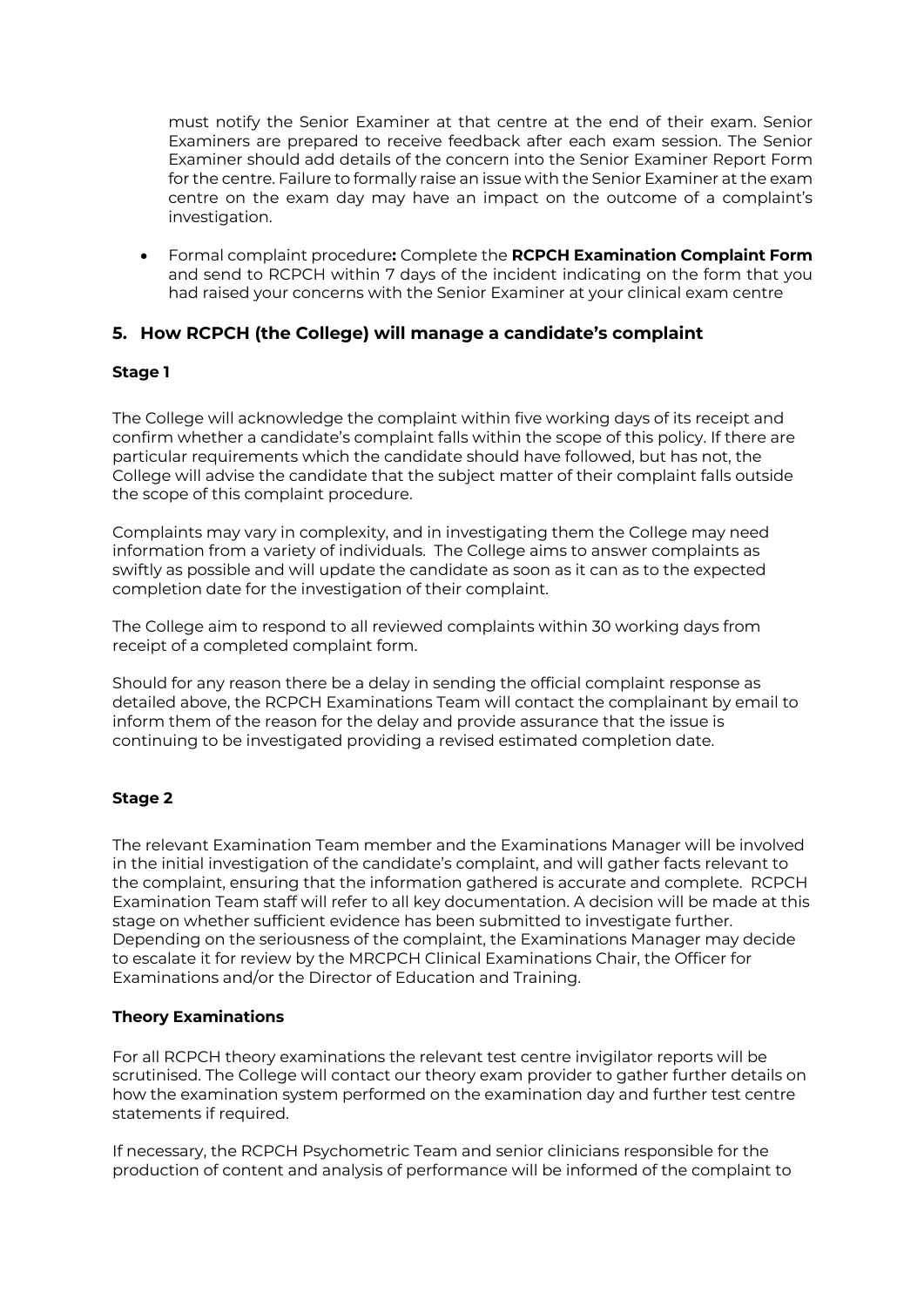ensure that review of specified questions is undertaken if required. This review will be documented and referenced within the complaint response.

All complaints will be raised with the Assistant Officer for Examinations, Quality and Standards Manager and the Examinations Manager. Other Examinations Team and Quality and Standards Team staff may also be involved.

Should the complaint relate to something other than an exam day issue we will ensure to investigate this in full.

## **Clinical Examinations**

For all RCPCH clinical examinations, the relevant examination centre Senior Examiner's Report will be scrutinised. The administrator may also contact the relevant clinical examination host / host team and senior examiner to gather further statements related to observations of the examination day. If necessary, the RCPCH Psychometric Team and senior clinicians responsible for the production of content and analysis of performance will be informed of the complaint to ensure that review of specified scenario content is undertaken if required. This review will be documented and referenced within the complaint response.

All complaints received by the deadline will be raised at that diet's Clinical Examination Board. Clinical Examination Boards are meetings held at the RCPCH where senior examiners and the Chair of the MRCPCH Clinical Exam discuss the content of senior examiner reports from the relevant exam including any issues that were experienced on the examination day.

Should the complaint relate to something other than an exam day issue we will ensure to investigate this in full.

## **Stage 3**

The response from the College will contain reasons for either upholding or rejecting the candidate's complaint. Where the candidate's complaint was upheld, the Examinations Team will provide confirmation of this to the candidate along with any potential redress. In addition, if the complaint is upheld, the action taken, and the lessons learned will be logged for future purposes.

## **6. Withdrawal of complaints**

A candidate can withdraw their complaint at any time by writing to the relevant RCPCH Exam Team member of staff that the candidate has been directly corresponding with regarding their complaint quoting their RCPCH reference number, examination type, examination date and name of examination centre. The candidate's complaint will then be closed permanently and will not be re-opened.

## **7. Confidentiality, data protection and retention**

Candidates are assured that they have the opportunity to raise matters of concern through the Complaint Procedures without risk of disadvantage or criticism. The RCPCH Examinations Team recognises the importance of confidentiality when handling complaints and will maintain this as far as is possible during investigations.

Complainant's data will be anonymised when considering complaints, although it may on occasion be necessary to disclose a complainant's identity to progress an investigation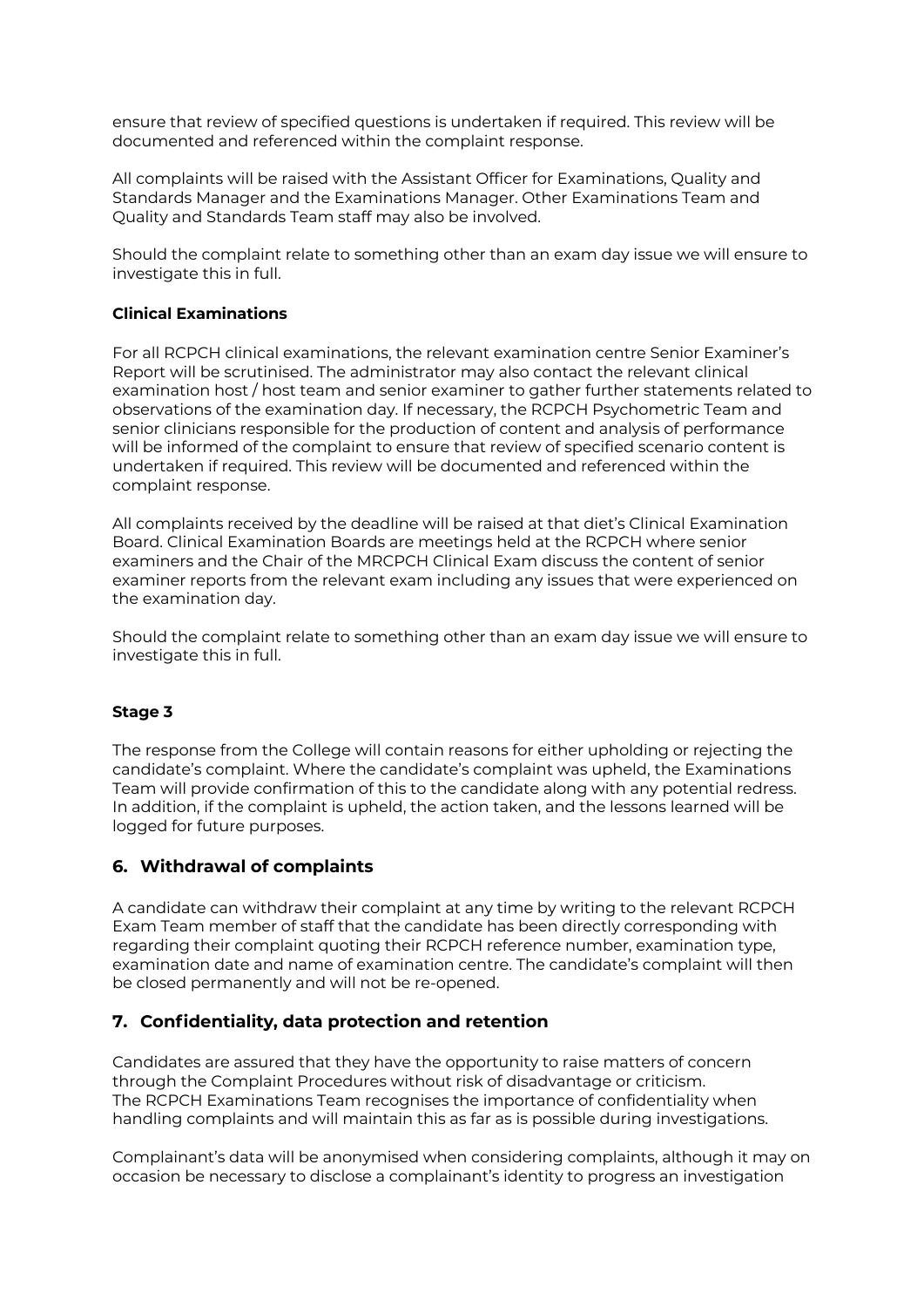further. Candidates who are not willing for their identity to be disclosed should make this clear within the complaint feedback form.

In line with RCPCH data management policies, all materials relating to complaints will be deleted upon completion of MRCPCH/DCH qualification.

## **8. Outcomes**

RCPCH examinations are taken by those wishing to demonstrate subject knowledge understanding and clinical decision-making abilities to ensure they have reached the standard of someone entering their core specialist training. For this reason, competence cannot be assumed but must be clearly demonstrated by a pass grade in the examination. It is not the policy of the RCPCH to adjust examination grades.

Complaints requesting an adjustment to a candidate's grades will not be considered.

Where a significant issue is identified that may have impacted on candidate performance whilst the outcome will stand, the examination sitting or attempt will not be counted and the details of the issue can be made available to the candidate's Educational Supervisor, Head of School, specified overseas examination training body or if required ARCP Panel. This will only take place with the candidate's express permission/consent. If appropriate a candidate's seven-year registration period may also be extended.

As previously stated, the official RCPCH response to submitted complaints will be sent within 30 days from the receipt of the complaint.

If a complainant is not satisfied with the outcome of their formal complaint as reviewed at the relevant complaints meeting, there is provision for further review through the following route.

## **9. Appealing against exam complaint outcomes**

The RCPCH Examinations Team will consider appeals against complaint outcomes where there is evidence of:

- **Procedural irregularity in the delivery of the examination which may have adversely affected a candidate's performance; or**
- **Other exceptional circumstances for which clear evidence must be provided as soon as possible after the examination day;**

The outcomes of complaint investigations will be communicated to candidates in a timely manner in order to provide candidates the opportunity to appeal the outcome.

Candidates are reminded that there is a right of withdrawal from examinations and that by appearing on the day of examination and undertaking the examination they are certifying themselves as fit to do so.

#### **Types of complaint outcomes MRCPCH/DCH candidates cannot appeal against**

Appealing complaint outcomes based on the following grounds:

- failing the examination by a narrow margin
- questioning academic or professional judgement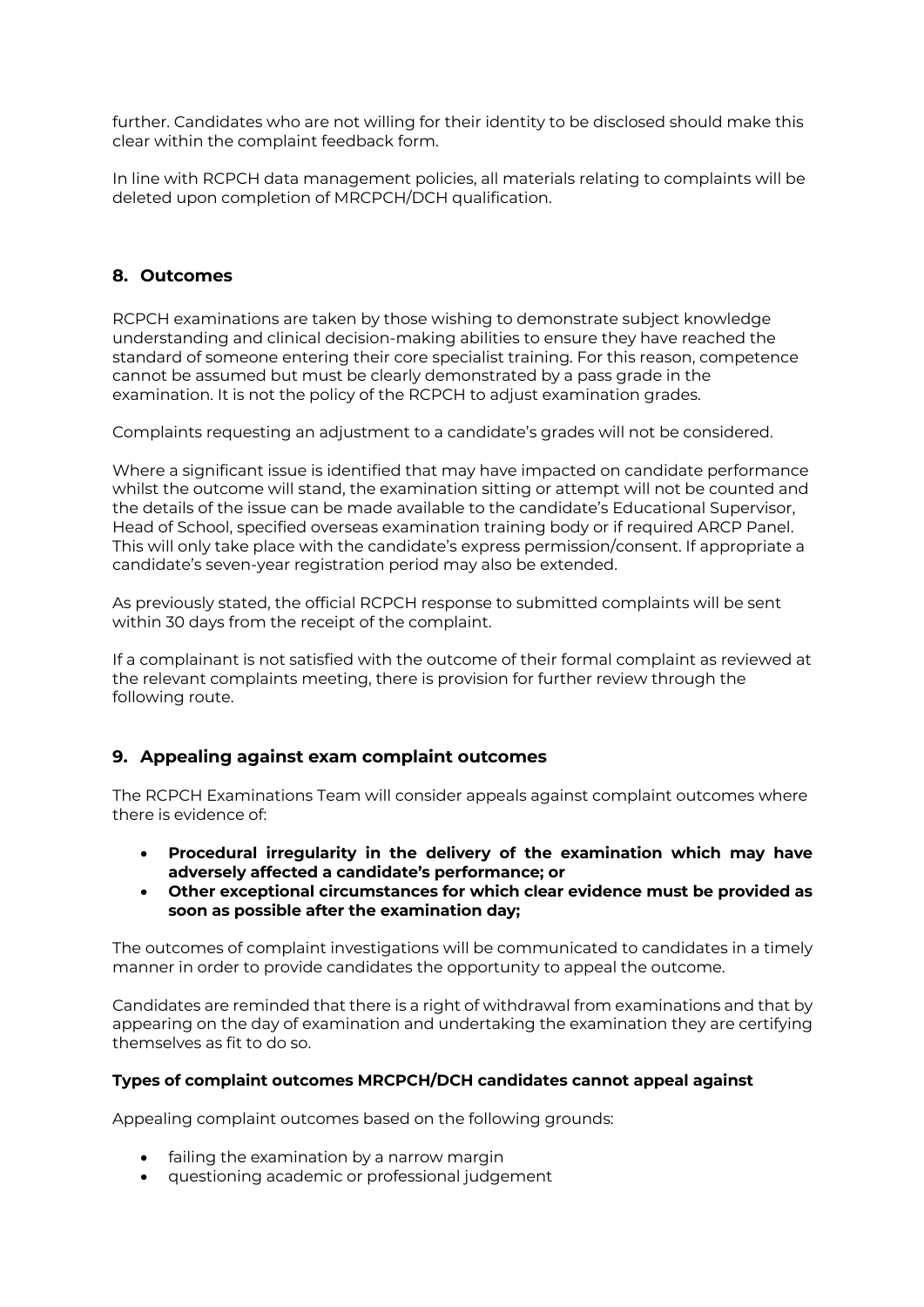- previous candidate performance in the workplace or other examinations
- candidate position in training

Disagreeing with examination results or marks awarded by examiners does not constitute grounds for appeal.

The Exams Complaint Review Panel will not review decisions made by examiners regarding candidate marks in MRCPCH/DCH Clinical encounters or decisions made at relevant theory examination Angoff Panels at which they were not present.

The RCPCH provides copies of mark sheets to all MRCPCH and DCH Clinical examination candidates. These are intended to provide feedback to help candidates improve their skills. It is therefore strongly recommended that all candidates discuss/share their mark sheet feedback with their educational supervisor, sponsor, or senior colleague before submitting any complaint outcome appeal.

Any extraordinary circumstances falling outside of the stated policy may be reviewed by the Examinations Executive Committee.

## **Procedure candidates must follow to appeal their complaint outcome**

In order for an appeal to be considered by the RCPCH, a candidate is expected to have:

- If relevant, raised the irregularity or exceptional circumstance on their exam day with the Invigilator, Senior Examiner or Host; and
- Submitted an RCPCH candidate complaints form to the RCPCH Exams Team within 7 days of the relevant exam date; and
- Submitted their complaint outcome appeal form within the time frame listed below.

MRCPCH and DCH examination candidates sitting the exam in the UK who wish to appeal against their complaint outcome must do so within 10 days of receipt of their complaint outcome letter (calculated from the date of the letter/email).

An Exams Complaint Review Panel will be convened as soon as possible after the complaint outcome appeal deadline. Exams Complaint Review Panel meetings are typically scheduled for April/May, September and January each year. It is therefore the case that AKP and DCH Clinical examination candidates and some overseas based clinical exam candidates lodging a complaint outcome appeal may have to wait longer for the appeal to be considered.

#### **Submissions to the Exams Complaint Review Panel must include:**

- A completed Complaint Outcome Appeals Form. The form should include the circumstances of the appeal. For clinical examinations, please provide details for each station you tick on the form stating clearly why you wish to appeal against the complaint outcome for that/these station/s. For theory examination appeals, please provide relevant details of the specific examination paper sat (e.g. FOP and/or TAS – AKP paper 1 and/or AKP paper 2). Examination Executive Committee have determined that all Complaint Outcome Appeals forms are limited to no more than 1000 words in total. If any form is received that exceeds this, the additional text will be disregarded. Testimonials, letters of support, or any additional documents and materials not on the form will not be considered by the Panel and should not be submitted.
- Complaint Outcome Appeals Fee. The fee is £230.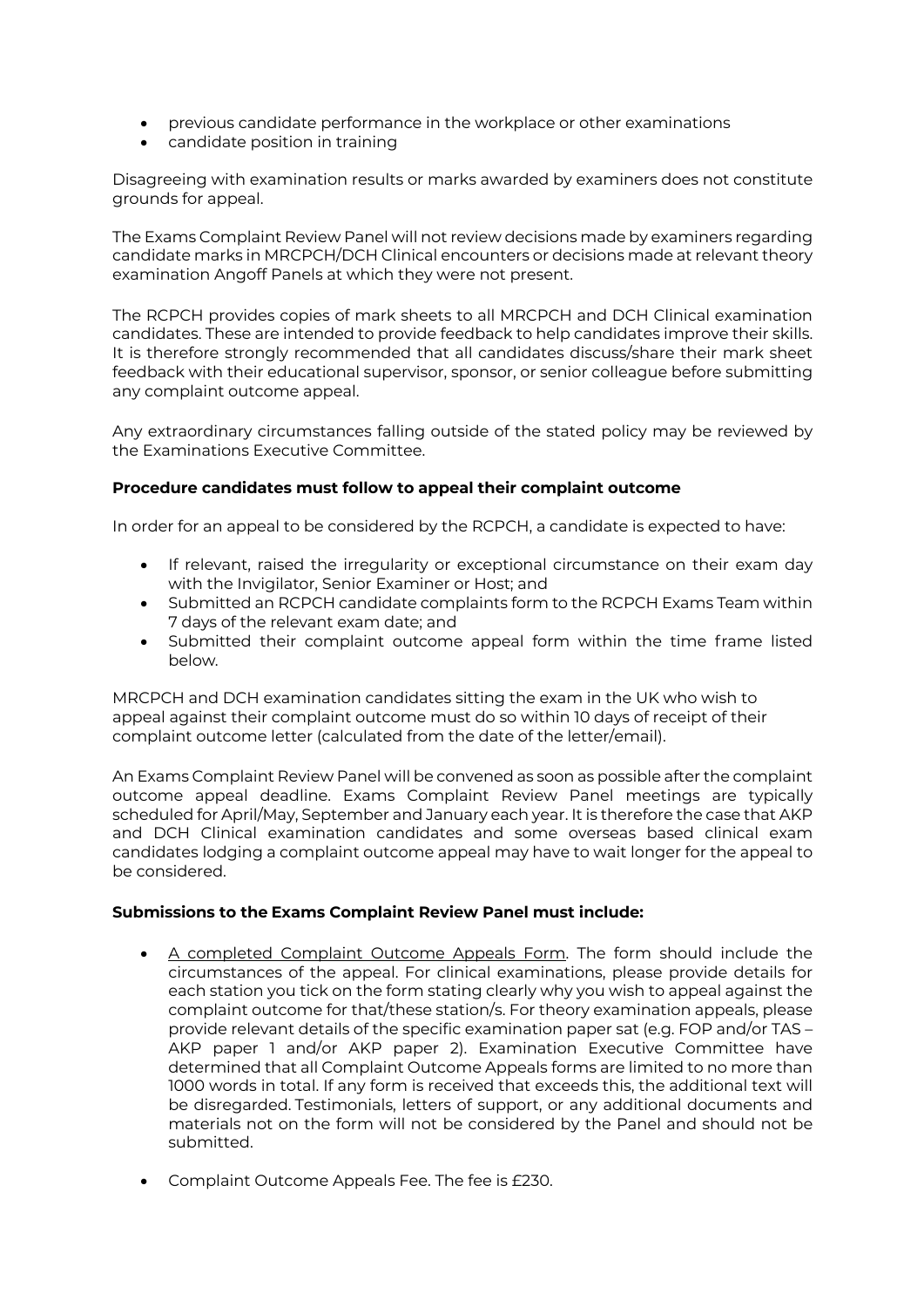Payment of Appeals fees is via credit or debit card. Currently, we take payment on the phone. However, we are working on developing a means to pay online via the same online booking system as you use to apply for exams. This will be via credit or debit card. Please refer back here for further details.

## **Investigation**

The process for investigating a complaint outcome appeal is:

- The RCPCH Exams Team will carry out an initial review to consider whether the evidence submitted meets the criteria above. The candidate will be informed if it is considered that there are no grounds for appeal and their fee will be returned to them.
- Where there are grounds for further review, it will be fully investigated by the relevant Examinations staff. Invigilators, examiners, or other individuals present on the exam day may be contacted for comments. These will be included in a summary report which is submitted to the Exams Complaint Review Panel for review.
- The Panel will decide whether the appeal should be upheld based on this evidence.
- A decision will be communicated to candidates as soon as possible.

## **The Process**

The Exams Complaint Review Panel consists of 3 or 4 experienced examiners (theory/clinical) and is chaired by the Officer for Examinations. In the event that the Officer for Examinations is unable to chair the panel, a suitable deputy would be appointed. None of the Panel members will have acted as examiners for the cases that they review or have been present at the relevant Angoff Panel.

The Panel considers all complaint outcome appeals carefully, reviewing all of the evidence submitted and gathered in detail. If an appeal is related to the running of the examination, additional information will be sought from the invigilator, host centre and senior examiner.

Appeals cannot be upheld on grounds relating to the personal circumstances of candidates on the day. If candidates are acutely unwell or otherwise indisposed, they should not sit the examination and should explain their situation to the Senior Examiner.

## **Outcome of Complaint Outcome Appeals**

There are two possible outcomes for appeals:

- **Not upheld –** candidates will receive a formal letter explaining the decision not to uphold their appeal;
- **Upheld – the attempt is expunged from the candidate's record and the Panel will determine appropriate compensation**

## **Any extraordinary circumstances falling outside of the stated policy would be reviewed by the Examinations Executive Committee.**

Candidates will normally be informed of the outcome of their appeal by email within 2-3 days of the Panel meeting. This may take longer where additional investigation is required. An explanation of the Panel's findings will be sent in writing approximately 15 working days after a Panel meeting.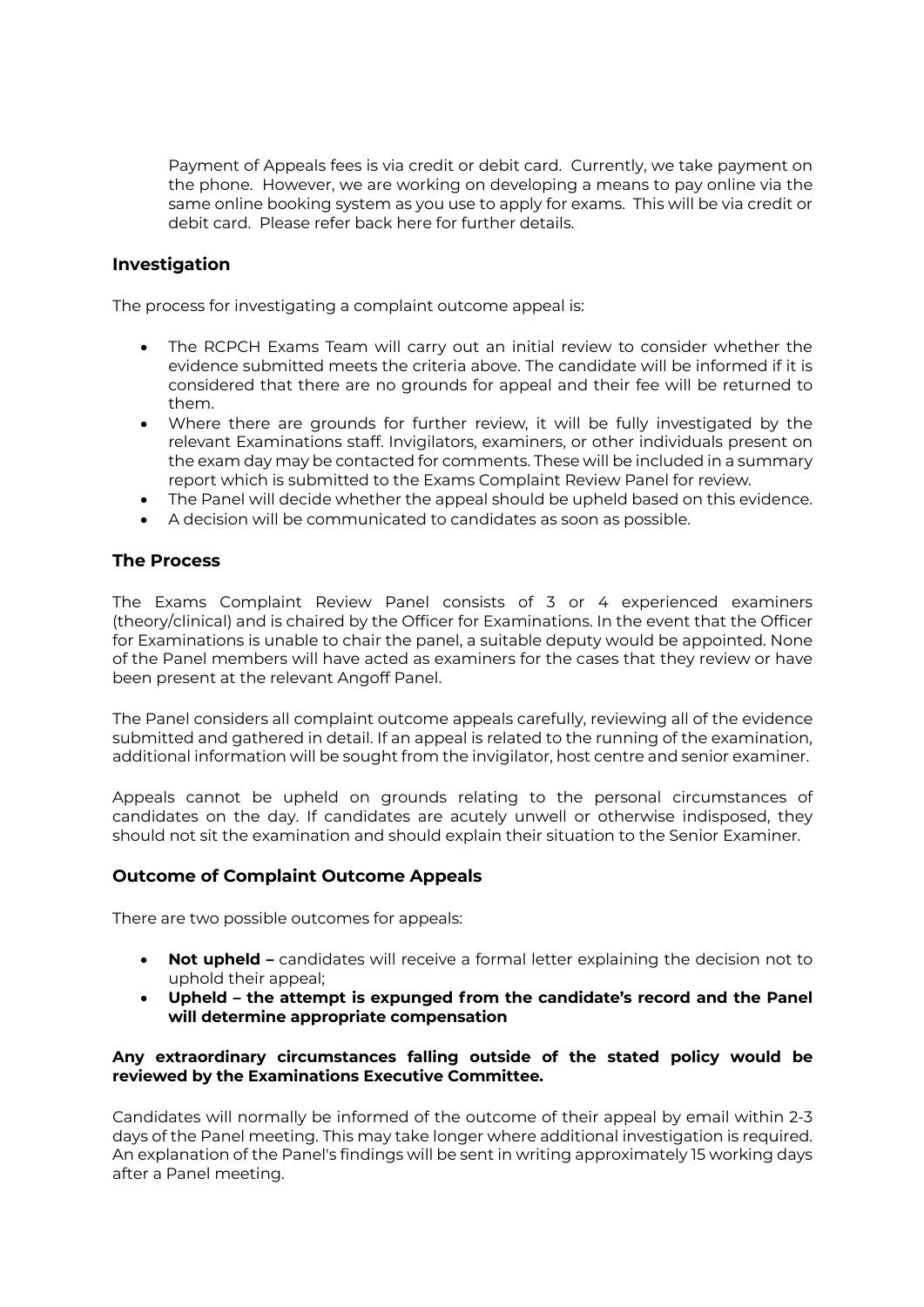#### **Candidates should note that this decision is final and constitutes the end of the process. No further correspondence will be considered.**

Candidates are asked not to telephone the College regarding their appeal during this time. College staff are not able to inform candidates of the outcome of their appeal over the phone.

Candidates who are successful on appeal and have submitted a cheque to cover the fee will have their appeal fee cheque returned to them with their outcome letter. Candidates who have paid by other methods will be refunded directly to their accounts.

## **To see all MRCPCH and DCH examination rules and regulations, go to www.rcpch.ac.uk/exam-rules**

**Flowchart/timeline of 'Complaint' and 'Appealing Complaint Outcome' Process**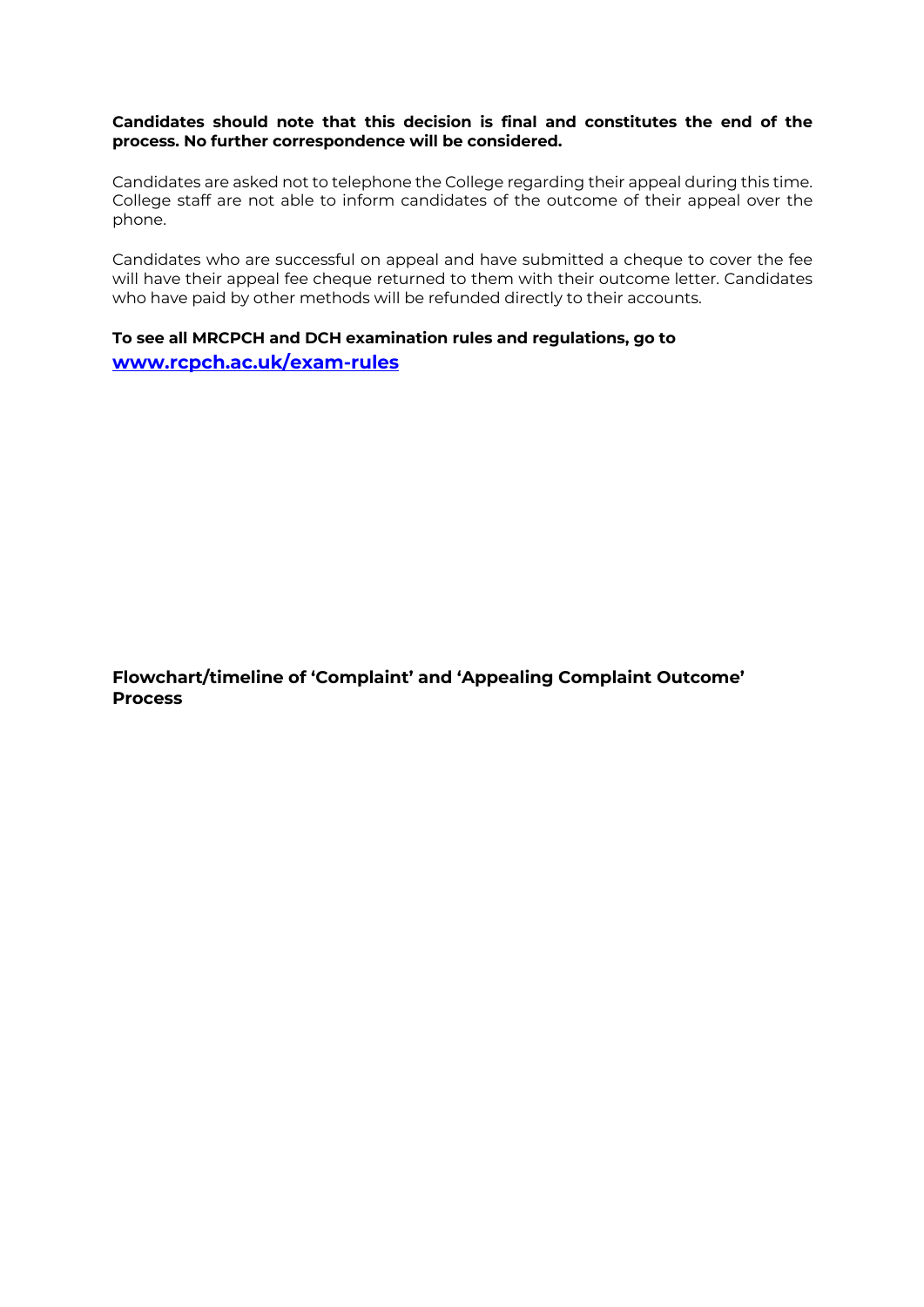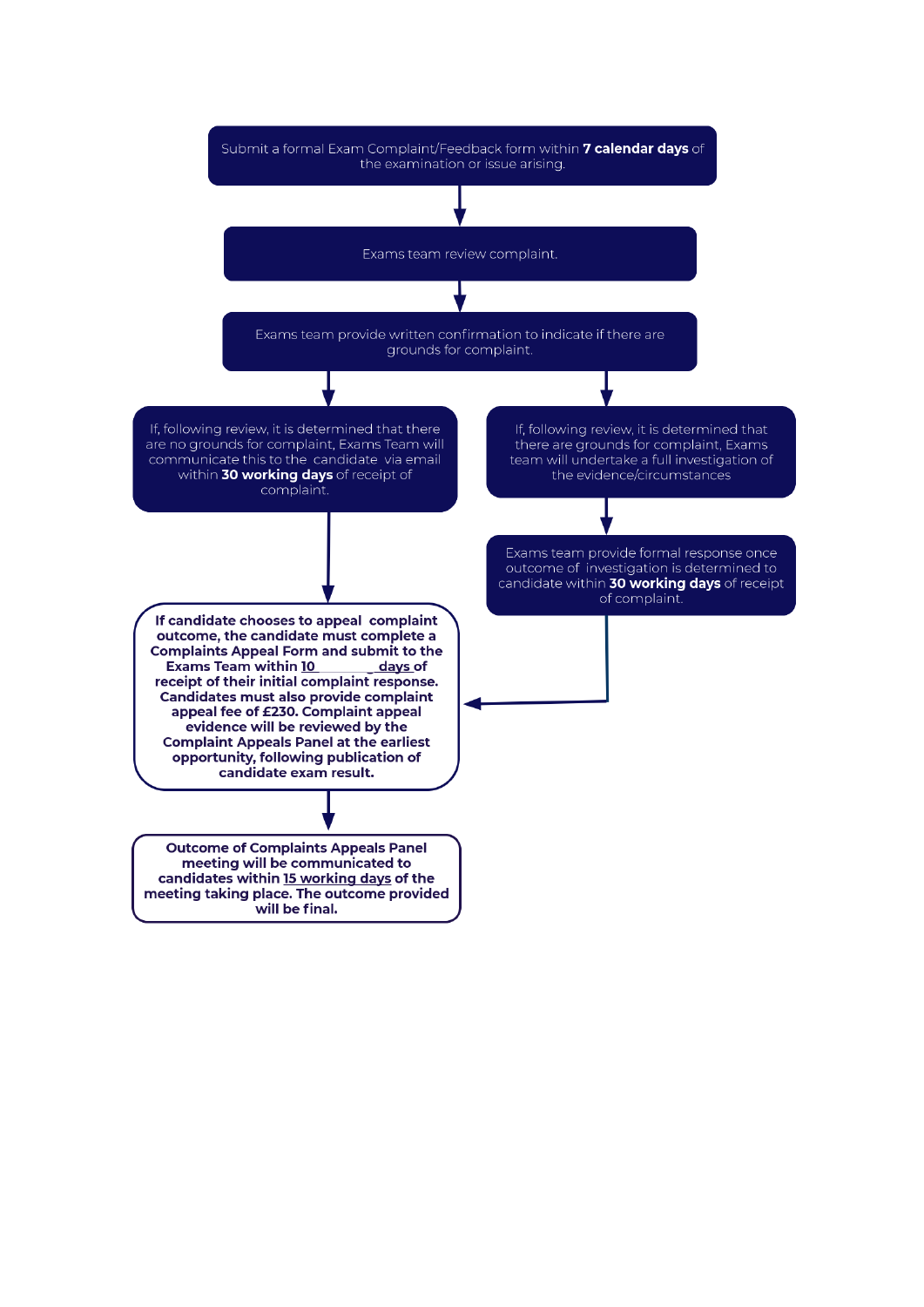# Examinations Complaints & Feedback Form

This form should be used to provide feedback about examinations at the RCPCH or to lodge a formal complaint about an exam or related issue. Formal complaints will be responded to as per the complaint procedure detailed in the 'Examination Complaint/Feedback Policy'

If you wish to appeal a complaint outcome, you should refer to the relevant sections of the Complaint policy.

Please note that any information candidates submit on this form will be received in the strictest confidence and dealt with entirely separately from the RCPCH marking and results delivery process.

| <b>RCPCH Candidate Details</b>                                                                                                                                                                                                                      |                    |              |                            |
|-----------------------------------------------------------------------------------------------------------------------------------------------------------------------------------------------------------------------------------------------------|--------------------|--------------|----------------------------|
| <b>RCPCH Number</b>                                                                                                                                                                                                                                 |                    |              |                            |
| First Name                                                                                                                                                                                                                                          |                    |              |                            |
| Last Name                                                                                                                                                                                                                                           |                    |              |                            |
| <b>Contact Email Address</b>                                                                                                                                                                                                                        |                    |              |                            |
| Telephone Number                                                                                                                                                                                                                                    |                    |              |                            |
| RCPCH Examination Details (please tick relevant box below)                                                                                                                                                                                          |                    |              |                            |
| $FOP$ $\Box$                                                                                                                                                                                                                                        |                    | $TAS$ $\Box$ | $AKP$ $\Box$               |
| $MRCPCH$ Clinical $\Box$<br>$DCH$ Clinical $\Box$                                                                                                                                                                                                   |                    |              |                            |
| Country exam was held in                                                                                                                                                                                                                            |                    |              |                            |
| Exam Centre                                                                                                                                                                                                                                         |                    |              |                            |
| Exam Date                                                                                                                                                                                                                                           |                    |              |                            |
| Station(s) (MRCPCH or DCH<br>Clinical only)                                                                                                                                                                                                         |                    |              |                            |
| Please confirm if you are providing feedback or lodging a formal complaint.<br>A formal complaint must follow the guidelines of the RCPCH Examinations<br>Complaints Procedure and must be submitted within 7 days of the incident taking<br>place. |                    |              |                            |
| Please tick                                                                                                                                                                                                                                         | Feedback $\square$ |              | Formal Complaint $\square$ |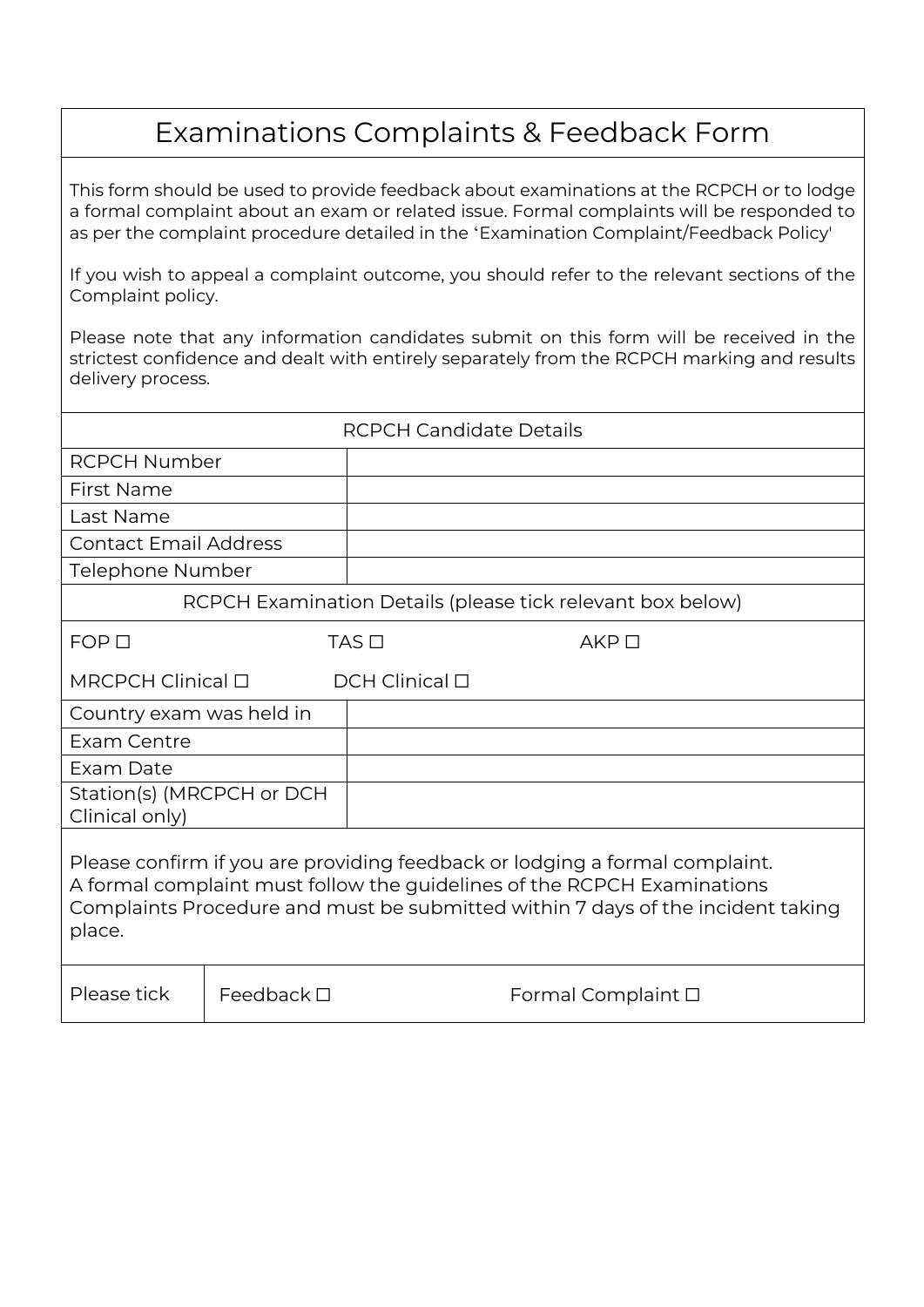## **Details of your complaint or feedback**

No more than 1 side of A4 (hand-written or typed separately no smaller than 11-point font).

\*Theory Exams: Please tick to confirm that you raised your concerns on the day of the exam with an invigilator □ \*Clinical Exams: Please tick to confirm that you raised your concerns on the day of the exam with

the Senior Examiner □

## **Confirmation**

Please sign and date this form. An electronic signature is not acceptable. The form should be printed, signed, and scanned for return to exams@rcpch.ac.uk.

I confirm that the account provided in this form is an accurate account of my experience in relation to examinations at the RCPCH.

Signed:

Date: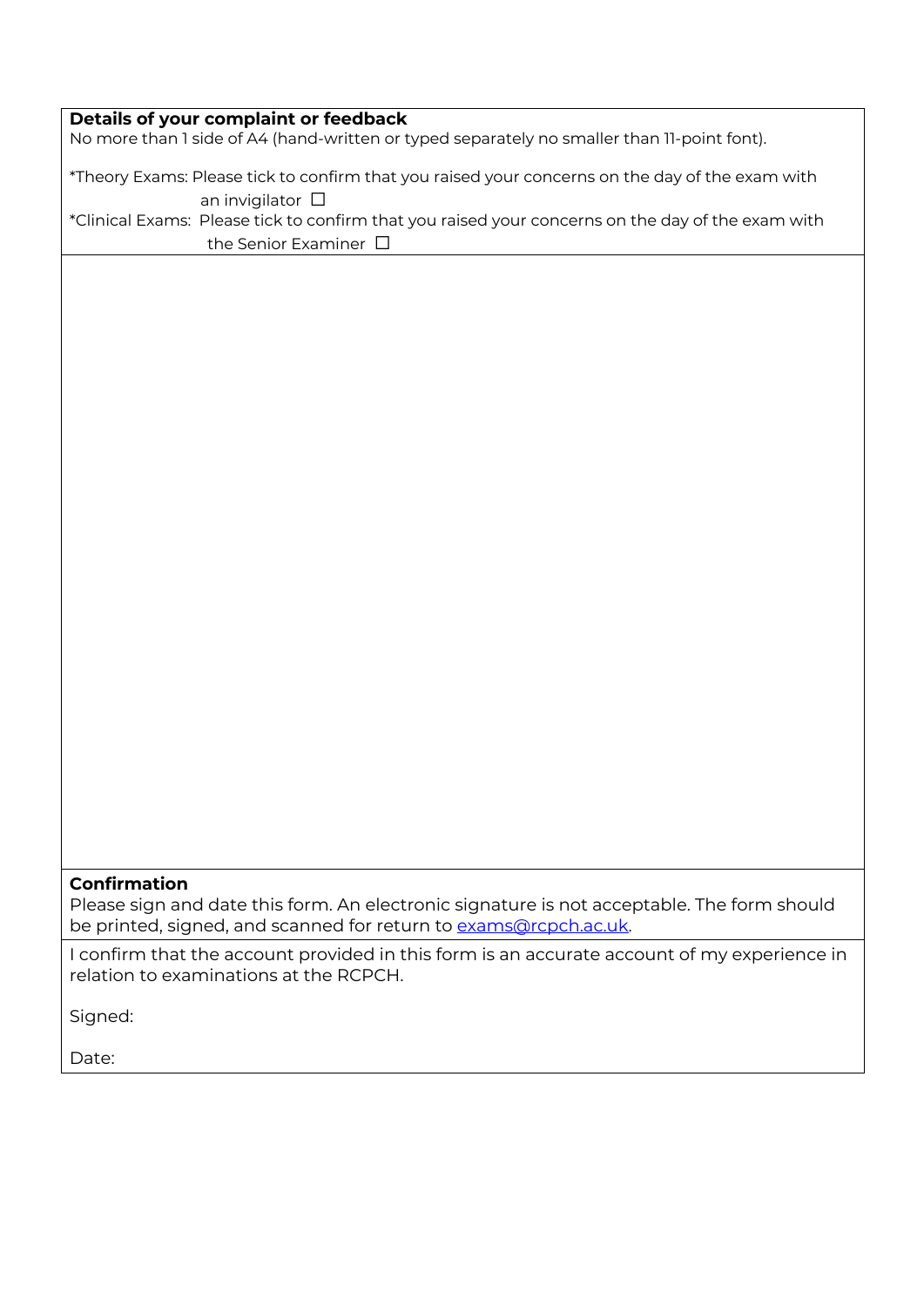

## RCPCH COMPLAINT OUTCOME APPEALS FORM (MRCPCH CLINICAL/THEORY/DCH)

This form should be used to file an appeal against the outcome of a complaint submitted about your examination and must be submitted within 10 days of their receipt of a complaint outcome.

|                                             | <b>RCPCH Candidate Details</b>                             |              |
|---------------------------------------------|------------------------------------------------------------|--------------|
| <b>RCPCH Number</b>                         |                                                            |              |
| Candidate Number                            |                                                            |              |
| First Name                                  |                                                            |              |
| Last Name                                   |                                                            |              |
| <b>Contact Email Address</b>                |                                                            |              |
|                                             | RCPCH Examination Details (please tick relevant box below) |              |
| $FOP$ $\Box$                                | $TAS$ $\Box$                                               | $AKP$ $\Box$ |
| $MRCPCH$ Clinical $\Box$                    | $DCH$ Clinical $\Box$                                      |              |
| Country exam was held in                    |                                                            |              |
| Exam Centre                                 |                                                            |              |
| Exam Date                                   |                                                            |              |
| Station(s) (MRCPCH or<br>DCH Clinical only) |                                                            |              |

| Tick for Yes                                                              | Was the complaint/concern raised on the day of the exam with<br>the invigilator (theory)/senior examiner (clinical)? |  |
|---------------------------------------------------------------------------|----------------------------------------------------------------------------------------------------------------------|--|
| Tick for Yes                                                              | Was a complaint form completed and sent to the exams team<br>within 7 days (if related to an exam)?                  |  |
| <b>APPEALS PAYMENT</b><br>• The fee for complaint outcome appeals is £230 |                                                                                                                      |  |

§ Ideally payment should be made via a UK personal cheque in Great British Pounds (GBP).

**■ Bank drafts and overseas cheques cannot be used to make payment for appeals.** 

§ Please call the Exams Team on 020 7092 6000 and request to speak to the administrator of the exam (Clinical, DCH, FOP, TAS or AKP) to discuss alternative methods of payment.